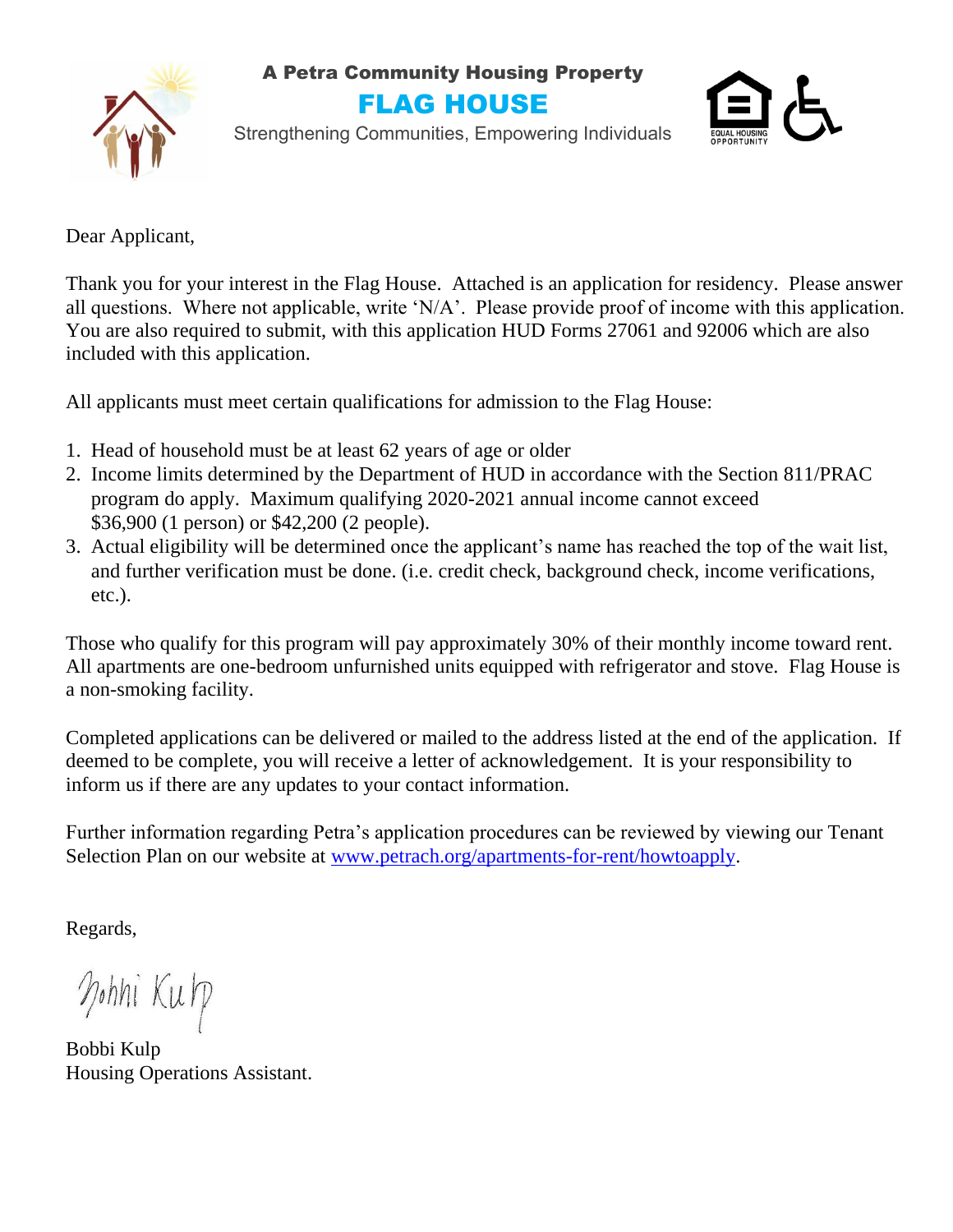# **APPLICATION FOR ELIGIBILITY DETERMINATION FOR RESIDENCY AT THE FLAG HOUSE Located at 250 N. Main Street, Spring City, PA 19475**

Property Managed by Petra Community Housing

Main Office Location: 201 S. Main Street, Spring City, PA 19475

Phone – 610-948-1797 Fax – 610-948-1965 website – [www.petrach.org](http://www.petrach.org/) email – info@petrach.org

1. Petra Management will make reasonable attempts to improve the access of persons with Limited English Proficiency (LEP). Management will take affirmative steps to communicate the provided information and services. Do you require services of an interpreter or materials translated into another language other than English, as available for persons with LEP?  $\Box$  Yes  $\Box$  No If yes, please state language and services requested:

- 2. Do you require a reasonable accommodation due to a disability?  $\Box$  Yes  $\Box$  No
- 3. Do you need an accessible feature (i.e. walk/roll in shower, flashing notification for the deaf)? □ Yes □ No

if yes to either questions, please describe your need: \_\_\_\_\_\_\_\_\_\_\_\_\_\_\_\_\_\_\_\_\_\_\_\_\_\_

## **Household Composition:**

4. List the head of the household ( H O H ) and a n y other p e r s o n who will be living in the unit.

\_\_\_\_\_\_\_\_\_\_\_\_\_\_\_\_\_\_\_\_\_\_\_\_\_\_\_\_\_\_\_\_\_\_\_\_\_\_\_\_\_\_\_\_\_\_\_\_\_\_\_\_\_\_\_\_\_\_\_\_\_\_\_\_\_\_\_\_\_\_\_\_\_\_\_\_\_\_\_\_\_\_\_

| Last Name | First Name | Relationship to<br>HOH | Gender   Date of Birth Social Security Number |  |  |
|-----------|------------|------------------------|-----------------------------------------------|--|--|
|           |            | Head (HOH)             |                                               |  |  |
|           |            | Spouse/Co Head         |                                               |  |  |

5. Are you a Veteran?  $\Box$  Yes  $\Box$  No Branch Served

6. Are you a US Citizen? If no, please list Citizenship:  $\Box$  Yes  $\Box$  No

# **Household Composition:**

7. Current Phone No. \_\_\_\_\_\_\_\_\_\_\_\_\_\_\_\_\_\_\_\_\_

8. Email: **Email: Email: Exercise Email: Exercise Exercise Exercise Exercise Exercise Exercise Exercise Exercise Exercise Exercise Exercise Exercise Exercise Exercise Exercise Exercise Exercise Exercise Exercise Exer** 

9. Current Mailing Address: **Example 2018** 

10. If livered there less than 2 years, give prior address:

11. Please list all states any household member has lived in the and the approximate year (s):

12. Do you rent? (Landlord information will be collected and verified before move-in approval)  $\Box$  Yes  $\Box$  No

\_\_\_\_\_\_\_\_\_\_\_\_\_\_\_\_\_\_\_\_\_\_\_\_\_\_\_\_\_\_\_\_\_\_\_\_\_\_\_\_\_\_\_\_\_\_\_\_\_\_\_\_\_\_\_\_\_\_\_\_\_\_\_\_\_\_\_\_\_\_\_\_\_\_\_\_\_\_\_\_\_\_\_\_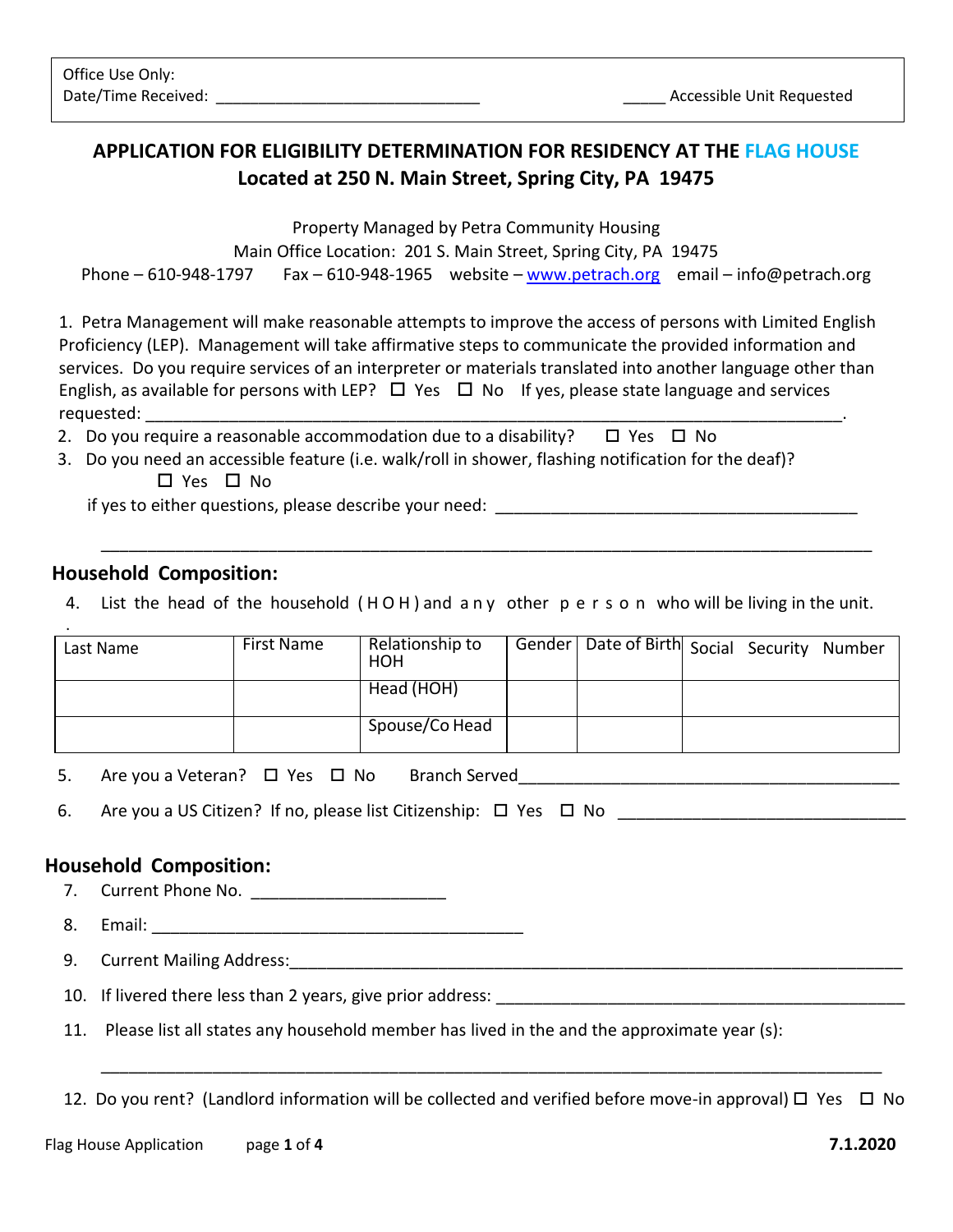#### **Live-in Attendant:**

13. Do you require the aid of a live-in care attendant?  $\Box$  Yes  $\Box$  No

14. Do you require the assistance of other to manage your affairs?  $\Box$  Yes  $\Box$  No

NOTE: PETRA COMMUNITY HOUSING DOES NOT PROVIDE ASSISTED LIVING. Tenants must provide for their own care or employ outside agencies or family members to be able to live independently from Petra Staff.

#### **Employment:**

15. Are you or a household member currently employed?  $\Box$  Yes  $\Box$  No

If yes, give information on your employer and provide a recent paystub and your last year's W2.

| Name | Address | Supervisor | Phone | Length of time employed |
|------|---------|------------|-------|-------------------------|
|      |         |            |       |                         |

## **Sources of Income** HUD REQUIRES **ALL** INCOME TO BE REPORTED:

16. Complete the table below with all your GROSS income amounts. (i.e. Social Security income prior to Medicare)

| Do you receive the<br>following | <b>Source</b>       | <b>Monthly Amount</b> | <b>Documentation Needed at Eligibility</b><br>Appointment |  |  |
|---------------------------------|---------------------|-----------------------|-----------------------------------------------------------|--|--|
| $\square$ Yes<br>$\square$ No   | Social Security     |                       | <b>Current Award Letter</b>                               |  |  |
| □ No<br>$\square$ Yes           | Pensions, Annuities |                       | Most Recent Statement/Check Stub                          |  |  |
| $\Box$ No<br>Yes<br>П.          | Disability          |                       | Most Recent Statement/Check Stub                          |  |  |
| $\square$ No<br>Yes<br>П        | Self Employment     |                       | <b>Profit &amp; Loss Tax Documents</b>                    |  |  |
| No.<br>Yes                      | Other (specify)     |                       |                                                           |  |  |

17. Do you have any other regular sources of income not listed above? This would include any financial assistance from an outside source. Yes No If yes, please describe: \_\_\_\_\_\_\_\_\_\_\_\_\_\_\_\_\_\_\_\_\_\_\_\_\_\_\_\_\_

## **Assets:** HUD REQUIRES ALL ASSEST TO BE REPORTED

18. Fill out the table below with all your current asset information. Estimated values are acceptable for the application process.

| Do you have the<br>following: | <b>Asset</b>                        | <b>Current Value</b> | <b>Documentation Needed at Eligibility</b><br>Appointment |  |  |
|-------------------------------|-------------------------------------|----------------------|-----------------------------------------------------------|--|--|
| $\square$ Yes<br>$\square$ No | Cash on Hand                        |                      | <b>Signed Statement</b>                                   |  |  |
| $\square$ No<br>$\square$ Yes | Checking Account(s)                 |                      | 6 months of Most Recent Bank Statement                    |  |  |
| $\square$ Yes<br>$\square$ No | Savings/Money Market<br>Account(s)  |                      | Most Recent Statement(s)                                  |  |  |
| $\square$ Yes<br>$\square$ No | <b>Stocks and Bonds</b>             |                      | <b>Most Recent Statement</b>                              |  |  |
| $\square$ Yes<br>$\square$ No | Certificate of Deposit<br>(CD)      |                      | Copy of Certificate                                       |  |  |
| $\square$ Yes<br>$\square$ No | Trusts, IRA, or Pension<br>Accounts |                      | <b>Most Recent Statement</b>                              |  |  |
| $\square$ Yes<br>$\Box$ No    | Life Insurance (cash<br>value only) |                      | Insurance statement                                       |  |  |
| Yes.<br>- No<br>П.<br>LΙ      | Other (describe)                    |                      |                                                           |  |  |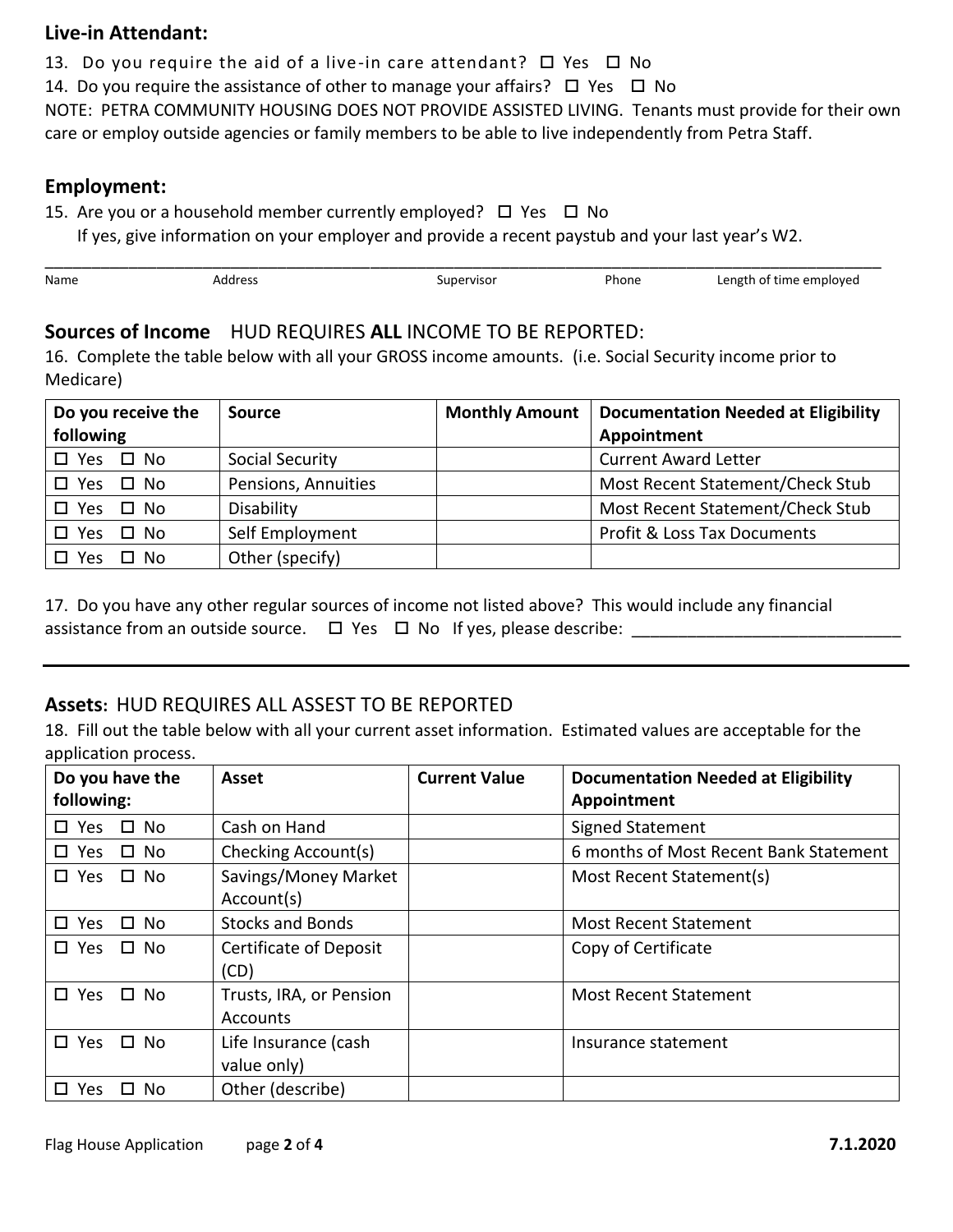- 19. Do you or any member of your household own a home or other real estate?  $\Box$  Yes  $\Box$  No If yes, please list address: \_\_\_\_\_\_\_\_\_\_\_\_\_\_\_\_\_\_\_\_\_\_\_\_\_\_\_\_\_\_\_\_\_\_\_\_\_\_\_\_\_\_\_\_\_\_\_\_\_\_\_\_\_\_\_\_\_\_\_\_\_\_
- 20. Estimated Value of the property \$ \_\_\_\_\_\_\_\_\_\_\_\_\_\_\_\_\_\_\_\_\_\_\_\_\_\_\_\_\_\_\_\_\_\_\_\_\_\_\_
- 21. Will you sell or rent out the property? \_\_\_\_\_\_\_\_\_\_\_\_\_\_\_\_\_\_\_\_\_\_\_\_\_\_\_\_\_\_\_\_\_\_\_\_\_\_\_\_

#### **Criminal Background**

Petra Community Housing may prohibit admission of a household to federally assisted housing if we determine that any household member is currently engaging in, or has engaged in during a reasonable time before the admission decision:

- 1) Drug-related criminal activity
- 2) Violent criminal activity
- 3) Other criminal activity that would threaten the health, safety or right to peaceful enjoyment of the premises by other residents; or
- 4) Other criminal activity that would threaten the health or safety of the owner or any employee, contractor, subcontractor, or agent of the owner who is involved in the housing operations.

22. Have you or any member of your household ever been convicted or adjudicated of a felony or any other criminal activity including a violation of the Controlled Substance Act within the past ten (10) years? This also includes harassment, sexual assault, drug abuse and other crimes.  $\Box$  Yes  $\Box$  No If yes, please explain:

\_\_\_\_\_\_\_\_\_\_\_\_\_\_\_\_\_\_\_\_\_\_\_\_\_\_\_\_\_\_\_\_\_\_\_\_\_\_\_\_\_\_\_\_\_\_\_\_\_\_\_\_\_\_\_\_\_\_\_\_\_\_\_\_\_\_\_\_\_\_\_\_\_\_\_\_\_\_\_\_\_\_\_\_\_\_\_\_\_\_ \_\_\_\_\_\_\_\_\_\_\_\_\_\_\_\_\_\_\_\_\_\_\_\_\_\_\_\_\_\_\_\_\_\_\_\_\_\_\_\_\_\_\_\_\_\_\_\_\_\_\_\_\_\_\_\_\_\_\_\_\_\_\_\_\_\_\_\_\_\_\_\_\_\_\_\_\_\_\_\_\_\_\_\_\_\_\_\_\_\_

23. Are you or any member of your household subject to a lifetime registration requirement under a state/federal sexual offender registration program?  $\Box$  Yes  $\Box$  No If yes, please explain

\_\_\_\_\_\_\_\_\_\_\_\_\_\_\_\_\_\_\_\_\_\_\_\_\_\_\_\_\_\_\_\_\_\_\_\_\_\_\_\_\_\_\_\_\_\_\_\_\_\_\_\_\_\_\_\_\_\_\_\_\_\_\_\_\_\_\_\_\_\_\_\_\_\_\_\_\_\_\_\_\_\_\_\_\_\_

\_\_\_\_\_\_\_\_\_\_\_\_\_\_\_\_\_\_\_\_\_\_\_\_\_\_\_\_\_\_\_\_\_\_\_\_\_\_\_\_\_\_\_\_\_\_\_\_\_\_\_\_\_\_\_\_\_\_\_\_\_\_\_\_\_\_\_\_\_\_\_\_\_\_\_\_\_\_\_\_\_\_\_\_\_\_

| 24. Have you or any member of your household ever been evicted from Federally assisted housing or other |  |
|---------------------------------------------------------------------------------------------------------|--|
| types of housing? This specifically includes drug-related criminal activity. $\Box$ Yes $\Box$ No       |  |
| If Yes, please explain:                                                                                 |  |

25. Are you or any member of your household currently engaged in illegal drug use?  $\Box$  Yes  $\Box$  No If Yes, please explain: \_\_\_\_\_\_\_\_\_\_\_\_\_\_\_\_\_\_\_\_\_\_\_\_\_\_\_\_\_\_\_\_\_\_\_\_\_\_\_\_\_\_\_\_\_\_\_\_\_\_\_\_\_\_\_\_\_\_\_\_\_\_\_\_\_\_\_

25. Are you or any member of your household currently engaged in alcohol abuse that may threaten the health/safety of the resident/staff or hinders the peaceful enjoyment of the housing premises?  $\Box$  Yes  $\Box$  No If Yes, please explain:  $\blacksquare$ 

\_\_\_\_\_\_\_\_\_\_\_\_\_\_\_\_\_\_\_\_\_\_\_\_\_\_\_\_\_\_\_\_\_\_\_\_\_\_\_\_\_\_\_\_\_\_\_\_\_\_\_\_\_\_\_\_\_\_\_\_\_\_\_\_\_\_\_\_\_\_\_\_\_\_\_\_\_\_\_\_\_\_\_\_\_

\_\_\_\_\_\_\_\_\_\_\_\_\_\_\_\_\_\_\_\_\_\_\_\_\_\_\_\_\_\_\_\_\_\_\_\_\_\_\_\_\_\_\_\_\_\_\_\_\_\_\_\_\_\_\_\_\_\_\_\_\_\_\_\_\_\_\_\_\_\_\_\_\_\_\_\_\_\_\_\_\_\_\_\_\_\_\_\_\_

#### **Other Information:**

- 27. Do you plan to use a service animal in this facility?  $\Box$  Yes  $\Box$  No
- 28. Do you have a pet you wish to bring?  $\Box$  Yes  $\Box$  No
	- If yes to either question, further information will be required regarding the service or assistance animal or the pet. Request our Pet Policy and Pet Rules for details.
- 29. Do you have a vehicle you wish to bring?  $\Box$  Yes  $\Box$  No

|                                 |  |  |  |  | 30. If yes, is the vehicle registered, insured, in Operable condition, and owned by a member of the |
|---------------------------------|--|--|--|--|-----------------------------------------------------------------------------------------------------|
| household? $\Box$ Yes $\Box$ No |  |  |  |  |                                                                                                     |